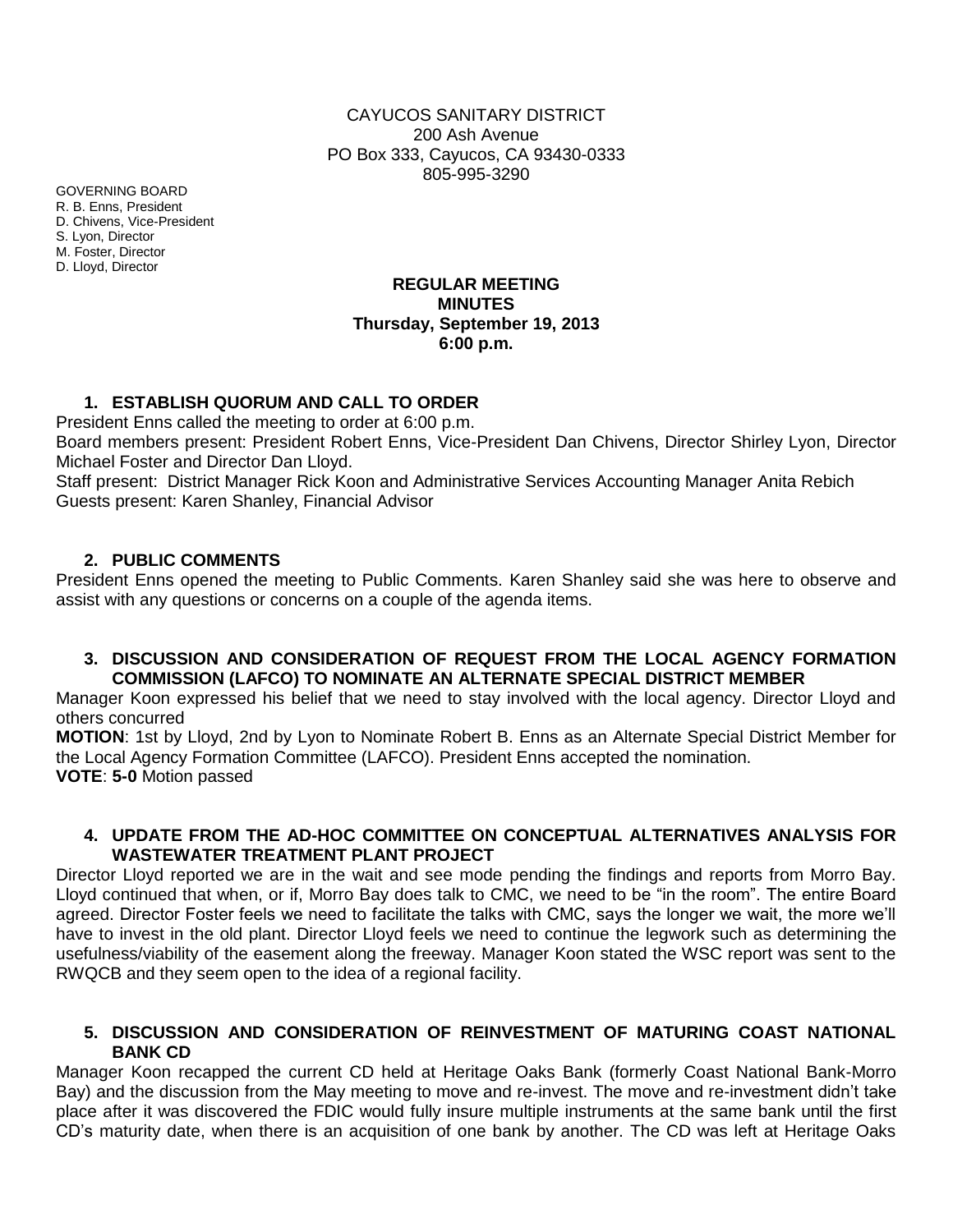(formerly Coast National Bank-Morro Bay) to take full advantage of the 1.25% interest rate. Maturity date for this CD is 10/5/13.

MOTION: 1<sup>st</sup> by Chivens, 2<sup>nd</sup> by Lloyd to Move the Heritage Oaks Bank (formerly Coast National Bank-Morro Bay) CD to Coast National Bank-SLO at maturity.

**VOTE: 5-0** Motion passed

## **6. DISCUSSION OF PRELIMINARY DRAFT INVESTMENT POLICY FOR FISCAL YEAR 2013/14**

Manager Koon reported this is an annual review and we are primarily cleaning up titles and duties due to staffing changes. Manager Koon recommends we use the Financial Committee in lieu of a single Financial Liaison to carry out Board approved investments. Shanley stated that as the Board members change, we need to keep them on top investment opportunities and recommends more frequent visits from her. After discussion amongst the Board members and Manager Koon, it was agreed that, at a minimum, the Investment Policy should include that the Board meet bi-annually to review investments and establish the investment limits for the Financial Committee.

### **7. STAFF COMMUNICATIONS AND INFORMATION ITEMS (NO ACTION REQUIRED):**

**A.** Manager Koon's report was accepted as presented. Manager Koon also reported that there has been an increase in property ownership changes and sewer will serves over the past month. The ACH process for automatic payments is continuing forward, the form has been reviewed by legal counsel and is available immediately via the website and in the office. Manager Koon reported the Cayucos Elementary School  $6<sup>th</sup>$ Grade Class Wastebusters program had secured funding for five (5) more recycling bins. SLO County Department of Public Works required encroachment permits for these units, Wendy Laumer from the school, has secured these permits and dropped them off at the District for signature. Manager Koon requested a donation in the amount of \$500.00 to be given to the Wastebusters program to assist them in covering the sales tax they have to pay on these units. The Board applauded staff for their support of the program and agreed to the donation of \$500.00. Lift Station #3 project update was discussed along with the benefits that are being seen (literally) from the purchase of the new camera system. We are able to be more proactive Koon stated, whereas before we had to jet then camera, potentially washing away evidence of a problem or potential problem. With the new camera we can see the evidence first, take the necessary action to rectify, thus avoiding potentially larger problems. Director Chivens asked about the siphon jetting, anything to report? Manager Koon responded we'll know more once we complete the CCTV.

## **8. CONSENT CALENDAR**

**A.** Approval of Minutes for the August 15, 2013 Board of Directors Meeting **MOTION:** 1<sup>st</sup> by Lyon, 2<sup>nd</sup> by Lloyd to Approve the Consent Calendar as presented. **VOTE: 5-0** Motion passed

#### **9. BOARD MEMBER COMMENTS**

Director Lloyd inquired about who is responsible for the street lighting in Cayucos, and had we considered getting involved to promote light shielding or upgrades to reduce light pollution. Director Foster said other such items had come up in the past and our authority doesn't extend past sanitary sewer and solid waste. Director Lloyd then asked what our strategy was on costs to build a new facility. Will our current fees cover the cost? Do we need to do an analysis? Manager Koon stated we needed to wait until we have a better idea of the direction we're heading before starting the 218 process. We only want to go through the 218 process once.

#### **10. SCHEDULED MEETINGS**

**A. Morro Bay-Cayucos Wastewater Treatment Plant (JPA) Meeting**: *Date*: October 10, 2013, Hosted by Cayucos Sanitary District, *Location*: Cayucos Vet's Hall, *Time*: 6:00pm